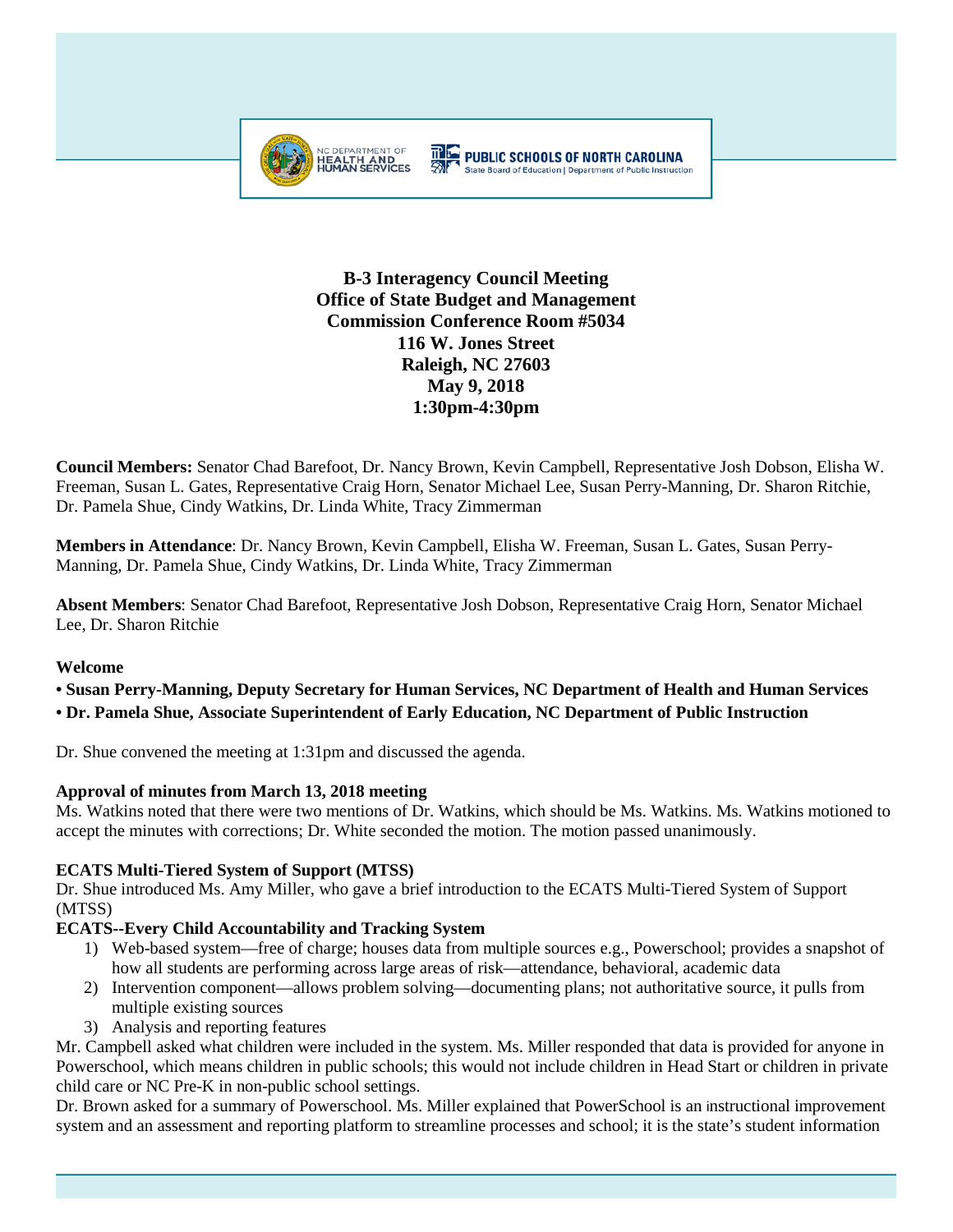system at the heart of Home Base, a suite of digital classroom tools and instructional resources launched in 2013 to serve teachers, administrators, students and parents.

# **Overview of NC's Early Childhood System and Data Driven Improvements and Outcomes**

• **Mandy Ableidinger, Policy & Practice Leader, NC Early Childhood Foundation**

Ms. Ableidinger began with the statistic that 39% of NC 4<sup>th</sup> graders scored at or above proficient in reading She briefly summarized the brain science literature and the importance of early brain development. Ms. Ableidinger describe the three primary areas that contribute to end of third grade reading proficiency:

- Health and Development; Health and Development on Track, Starting at Birth
- Supported and Supportive Families and Communities
- High Quality Birth-through-Age-Eight Learning Environments with Regular Attendance

Ms. Ableidinger showed charts illustrating the early childhood programs available in the state e.g., Head Start, NC Pre-K, Subsidy, Exceptional Children. She showed the ages that are served along with the numbers of eligible children and children served.

Dr. Brown pointed out the difficulty in measuring the number of children eligible for different programs, as children can be eligible for multiple programs, so adding the number of eligible children together will not provide an unduplicated count of children in need of services.

Who Oversees Public Early Learning?

- DHHS oversees Child Care Subsidy, Smart Start, NC Pre-K and NC Infant and Toddler Program.
- DPI oversees K-12 system, Preschool Exceptional Children, Exceptional Children
- Federal Government oversees Early Head Start and Head Start

Both Departments have additional programs that support children's early learning. For example:

- DHHS regulates child care facilities, oversees the Child and Adult Care Food Program which services child care centers and homes, manages School Health Consultants.
- DPI develops and implements the Kindergarten Entry Assessment, oversees implementation of Read to Achieve, and manages Early Learning Sensory Support and Title I Preschool.

In North Carolina – and in most states – the federal government is a significant source of birth-through-five funding. State funding for birth-through-five and K-12 education make up the smallest and largest proportions of the budget respectively.

Creating a Connected Comprehensive system:

Ms. Ableidinger discussed the difficulties in developing a comprehensive system of children 0-8.

- 3 areas of interest:
	- 1) Transitions
	- 2) Teacher/administrator preparation and effectiveness (very different requirements for early childhood)
	- 3) Data systems

## Transitions:

**Effective transition** activities can lead to **larger academic achievement** by the end of kindergarten. Gains are greatest for children from low- and middle- income families.

**Effective transition approaches** require that two traditionally separate learning systems (ECE and K-12) become more coordinated and aligned.

## **HHS has been collaborating with DPI** to:

- Develop a standardized method for NC Pre-K teachers to document children's learning in five domains of learning and development to be shared with the public-school kindergarten program.
- Develop a planning template and guidance for NC PreK Committees to develop a local transition plan.
- **Head Start** programs have performance standards on transitions that all programs must meet.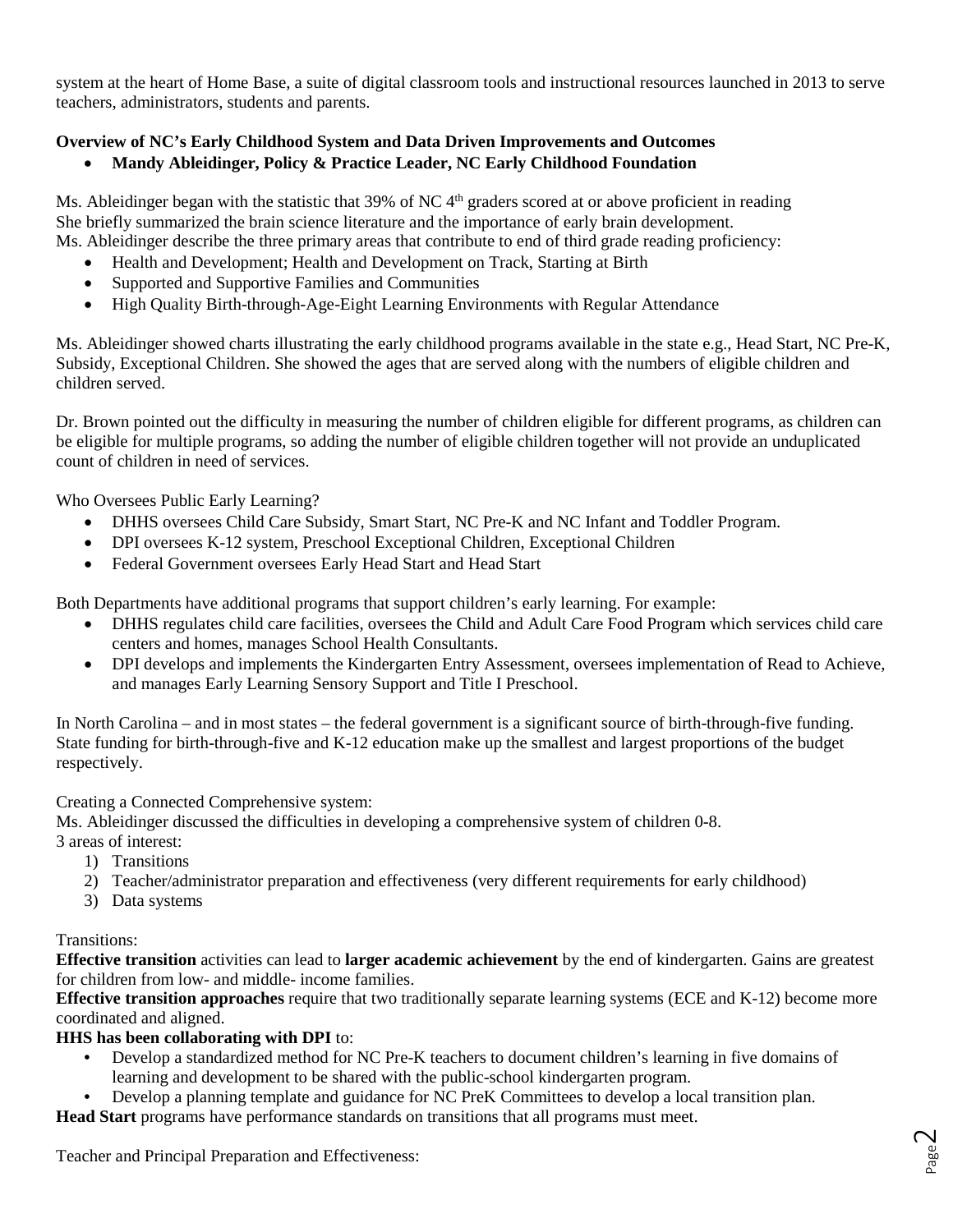In North Carolina:

- Principal preparation programs are **not required** to offer coursework around **early learning and/or child development**.
- Elementary school principals are **not required** to have **clinical experience in elementary schools**.
- Elementary principals receive a license for leading PreK-12. There **is no credential** for a **more specific grade span** (i.e., PreK-5).

Ms. Gates mentioned that there are two other entities working on teacher and principal preparation and effectiveness that the Council might want to consider coordinating with.

- The Professional Educator Preparation and Standards Commission (PEPSC), created in 2017 through SB599: <https://www.ncleg.net/Sessions/2017/Bills/Senate/PDF/S599v7.pdf>
- The task force being created as a result of the "Leading on Literacy" report from the review of the UNC Colleges of Education:

[https://www.northcarolina.edu/sites/default/files/documents/unc\\_teacher\\_preparation\\_report\\_final\\_021418.pdf](https://www.northcarolina.edu/sites/default/files/documents/unc_teacher_preparation_report_final_021418.pdf)

Ms. Perry-Manning stated that Ms. Gates' remarks point out that an important part of the charge of the subcommittees, which will be to be aware of other work already being done in the respective areas.

Ms. Perry-Manning discussed elements of the packet provided to the Council that included summary of funding sources for DCDEE, DPI, and Smart Start.

Dr. Brown expressed the need to have Head Start funding information to see how funding sources are braided.

Ms. Watkins asked for a description of the Excellent Public Schools Act. Mr. Tetreault stated that it is referencing Read to Achieve, KEA, formative assessment process, which is state-funded.

Dr. White expressed appreciation for this useful information provided to the Council.

Mr. Campbell referenced the DCDEE authorized budget handout and asked about the breakdown of the 3% regulation and oversight of child care; Ms. Perry-Manning responded that funding category included child care regulatory and oversight staff.

Mr. Campbell requested a breakdown of the activities to support quality referenced on the SDHHS handout. Ms. Carter responded that this includes T.E.A.C.H, CCR&R, EESLPD licensure, WAGE\$. Ms. Zimmerman noted that the quality set aside is federally mandated.

**Ms. Ableidinger resumed her presentation:**

## **Data—What Gets Measured Gets Done**

NC Pathways to Grad-Level Reading Measures of Success

- The Measures of Success Framework was developed by a Data Action Team composed of 30 experts from North Carolina's leading universities, research institutes, government agencies, businesses and think tanks – in partnership with the Pathways to Grade-Level Reading stakeholders.
- The Data Action Team was tasked with translating the **research** behind what moves third-grade reading proficiency into a framework of measures

## **The framework includes indicators in the three goal areas impactful to end of third grade reading proficiency:**

- Health and Development on track, beginning at birth
- Supported and Supportive Families and Communities
- High Quality Birth to Eight Learning Environments and Regular Attendance

Each goal area includes five measures of success, as well as influence measures that are most impactful in moving the measures of success.

The Data Action Team also identified critical Developmental Milestones for children on the way to third grade regarding proficiency and a set of Community Conditions measures that impact third grade reading proficiency Literacy Milestones

- Language skills on track 24, 36, & 48 months
- Developmentally ready at Kindergarten entry
- Meeting expected growth in reading
- Reading at grade-level by end of third grade

Page ന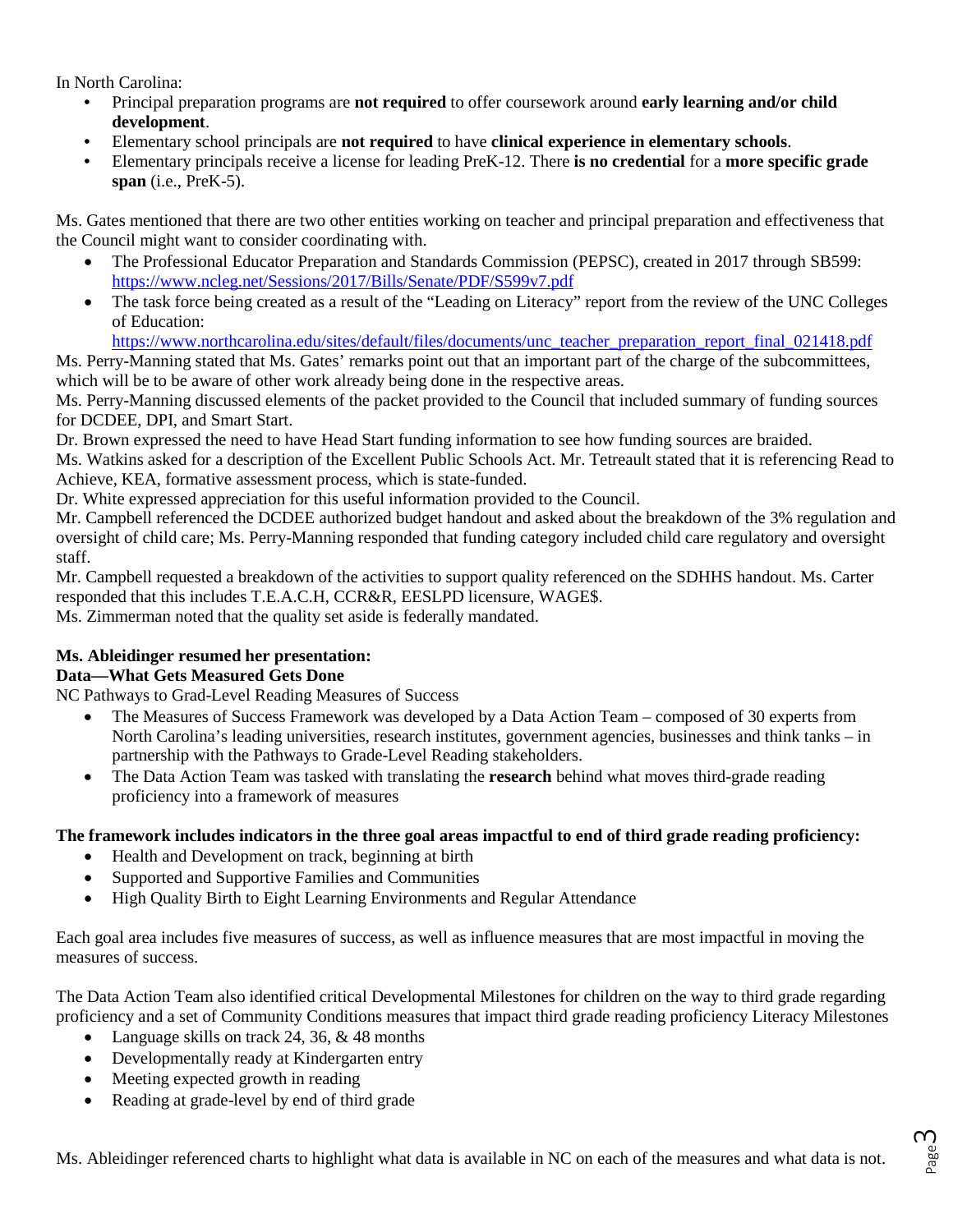Dr. Shue mentioned that the social emotional piece is being addressed by the Office of Early Learning. Vivian James is collecting data on the implementation of the CSEFEL model and can present at the August meeting if the Council is interested.

Mr. Campbell clarified that the measure of suspension mentioned is a calculation of the rates of suspension.

Ms. Perry-Manning also pointed out that these suspension rates are only from the public schools and do not account for suspensions and expulsions in child care centers.

## **Dashboard:**

The final part of Ms. Ableidinger's presentation included a demonstration of the Interactive Dashboard currently in development.

Ms. Watkins asked about who are the intended users of this Dashboard. Ms. Ableidinger responded it could be used by both State agencies and local county agencies and others.

Dr. Brown asked when they expect that the Dashboard will be available. Ms. Ableidinger responded that the planned rollout was for this summer.

Ms. Gates asked about accounting for the eligible but not served children; specifically, how to show how many eligible children are not currently being served by the programs.

Ms. Gates asked about the data gaps; specifically, if the dashboard would highlight where the data gaps are currently and need to be developed.

Ms. Zimmerman expressed the importance of examining what is being done to address the gaps. She stated that the NC Early Childhood Foundation is currently partnering with Institute of Medicine to examine each of the measures that are lacking and what resources would be required to collect it; these efforts will be presented at a data advisory council.

## **Update on Preschool to Kindergarten Transition Activities**

- **Kristi Snuggs, Deputy Director, Division of Child Development and Early Education, NC Department of Health and Human Services**
- **Dan Tetreault, K-3 Education Project Implementation Lead, Office of Early Learning, NC Department of Public Instruction**

**Legislative Requirements**--During the 2016 legislative session, Session Law 2016-94, Section 12B.5.(d) was passed**.** In the law the Division of Child Development and Early Education, in consultation with the Department of Public Instruction, were charged with developing unified vision of what our system of transitioning children from preschool into kindergarten should be.

(1) Methods to standardize student transition information such that it is quantifiable.

(2) Recommendations for sharing data contained in a student's transition plan between preschool teachers, and either kindergarten teachers or the schools that receive the incoming kindergarten students.

(3) Recommendations for sharing data contained in a student's transition plan between preschool teachers, and the parents or guardians of the child who is transitioning to kindergarten.

(4) Recommendations for preschool teacher training and continuing education to support their role in completing transition plans for preschool children.

(5) Recommendations for baseline information that should be compiled in transition plans for students transitioning to kindergarten.

(6) Procedures for the management of transition plan documents, including recommendations for the length of records retention, provisions for confidentiality, and proper disposal.

(7) Any other components the department deems appropriate in the provision of information between preschools, students' families and kindergartens.

# **Work to-date:**

**Recruited Pilot Counties:** The current communities that have agreed to participate in some of these activities are Davidson County, Iredell County, and Craven County.

**Stakeholder Input:** Information was collected from stakeholders about transition practices in different ways around the state.

**Child Development Information Form:** Critical early learning and development skills/progressions were cross walked to the construct progressions in the KEA, so that the information that preschool teachers send to kindergarten will help inform the KEA rating process. In addition to including learning progressions that align with the construct progression in the KEA, key social and emotional skill progressions were included. This form has been recreated as a survey within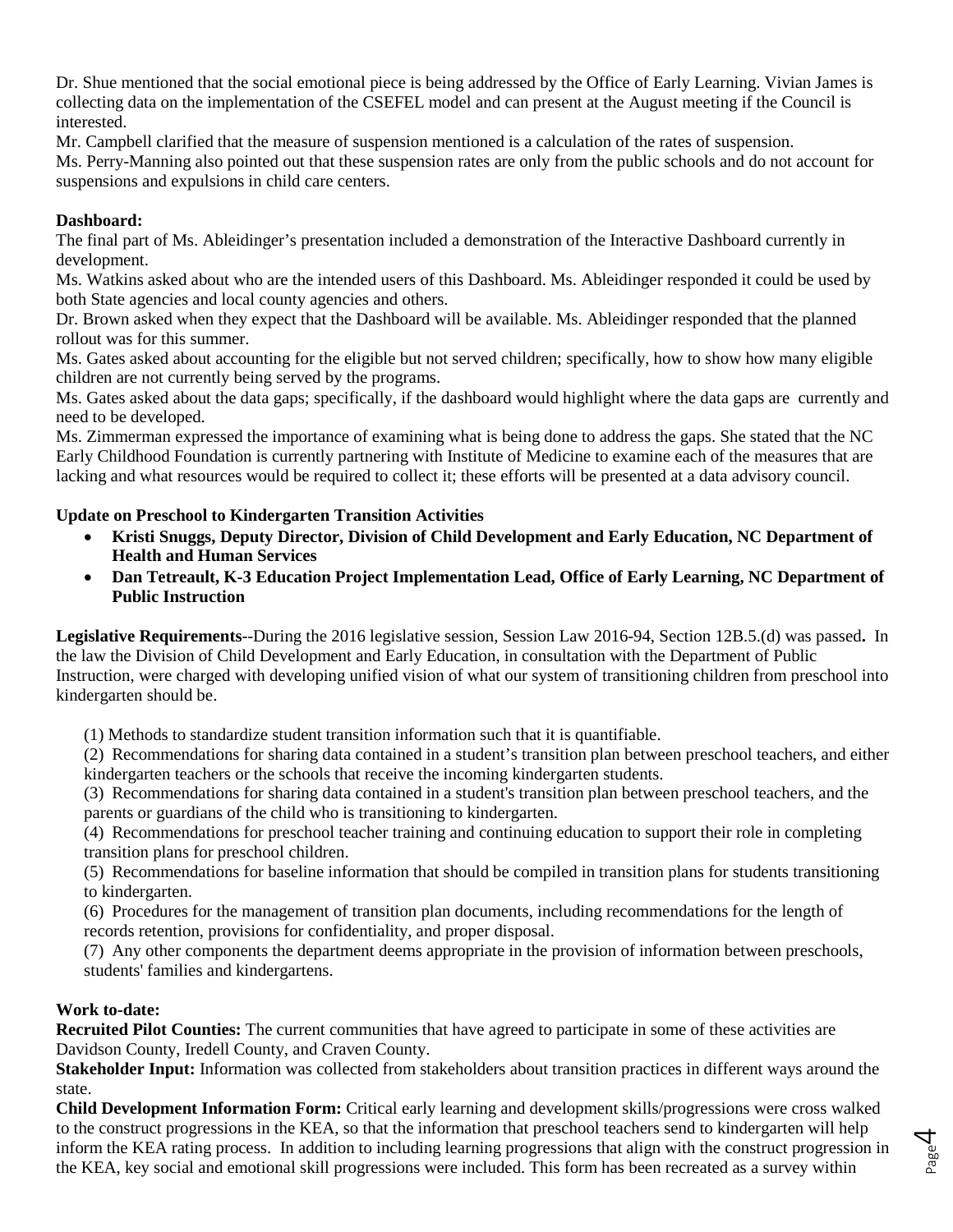Qualtrics to support the process of recording the information. Once entered, the teacher will then be able to print out a copy to share with the family.

**Communication, virtual training, and onsite support for PreK teachers:** Development of All About Me and Getting to Know Your Family forms for families to share information about their children with Kindergarten teachers Staff in schools that deliberately create a culture that promotes **relationships** among families.

#### **Next Steps:**

- Communication, virtual training, and onsite support for Kindergarten teachers
- Receive feedback from pilot participants
- Seek additional input from PreK and K teachers and families
- Make revisions to the Child Development Information Form and conduct a second pilot
- Finalize a draft planning template and get feedback from local NC Pre-K committees
- Pilot the transition planning template in the fall 2018

#### **Pre-K Transition Plan Scale-up Timeline**

2018-2019-NC Pre-K classrooms in 10 Counties 2019-2020- NC Pre-K classrooms in 30 Counties 2022-2023-All NC Pre-K and Subsidy classrooms in 100 counties 2025-All 4-year-old classrooms in 100 counties

#### **NC K-3 Formative Assessment Process-Family Engagement Platform**

K-3 teachers will have the ability to:

- Add Family Members to the platform
- Manage Family Members' accounts
- Share Evidences of Learning
- Share Development and Learning Reports
- Share Family Conference Forms

Family members will be able to:

- Access and view information shared by the teacher
- Share their own observations with their child's teacher



## **Key Considerations for Scaling Transition Activities**

- Development of electronic data system
- Process for matching Pre-K children's data to appropriate Kindergarten teachers
- Change in Legislation

Ms. Zimmerman stated that ESSA does not currently require the development of a transition plan; she inquired what is currently required by State of school districts so that all children can benefit.

Ms. Susan Perry-Manning discussed complicating factors to scale transition plans across the state, including the need for teacher training and an appropriate data and technology platform, along with potential rule or legislative changes if transition plans were to become a requirement across public and private early childhood settings.. Ms. Perry-Manning also commented on the need to think about transitions across K-3 as well as between Pre-K and Kindergarten, Mr. Tetreault mentioned the importance of establishing measures.

Page ഗ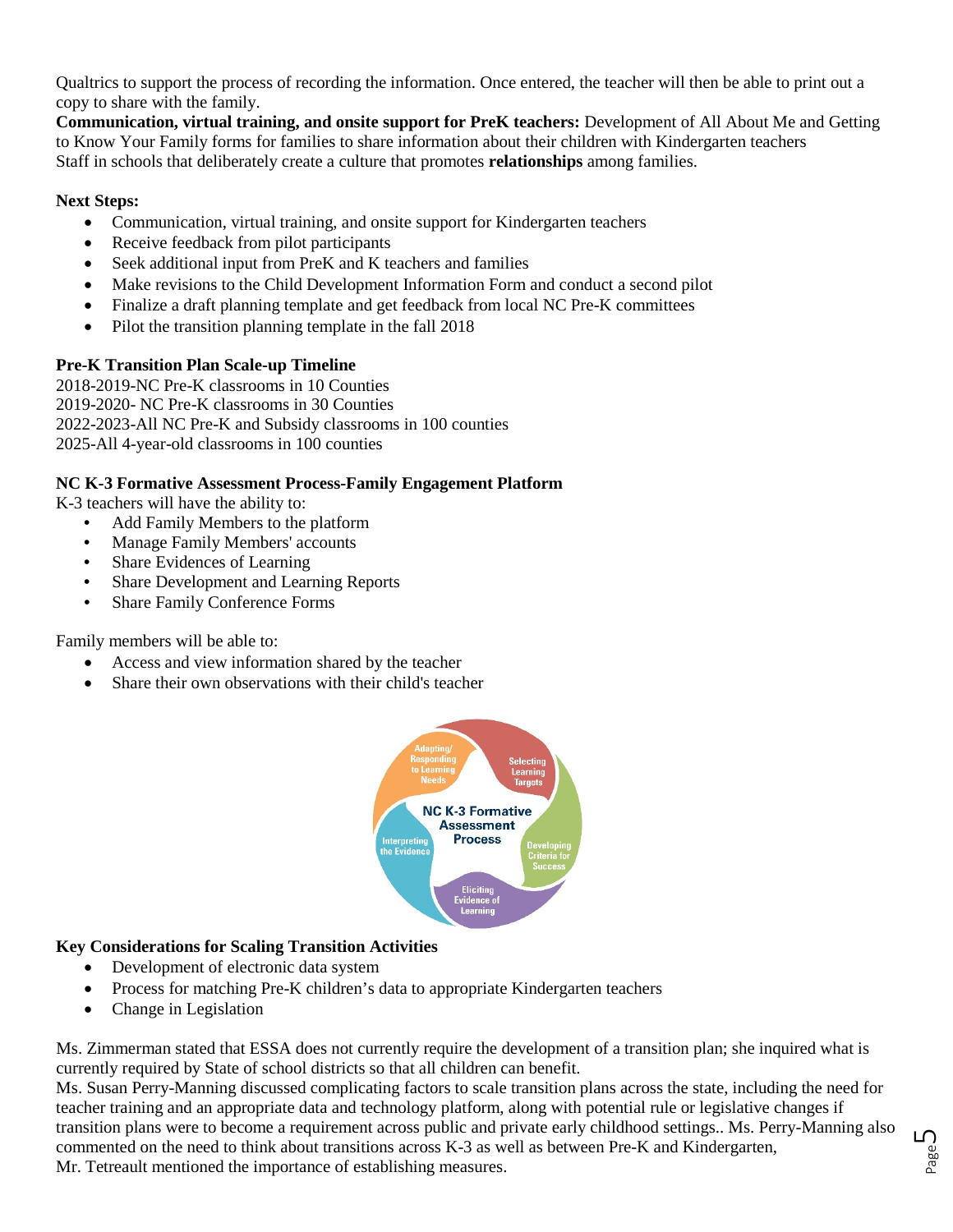Ms. Gates mentioned how to help the eligible but not served children in the transition process.

Ms. Zimmerman stated that the templates for family engagement is an important next step.

# **BREAK: 3:25pm-3:37pm**

## **B-3 Council Vision, Goals and Desired Accomplishments**

## • **Pam Shue and Susan Perry-Manning; Group Discussion**

Ms. Perry-Manning referenced the handout that highlighted the charge of the Council—to establish a vision and accountability for a birth to third grade system of early education.

Ms. Perry-Manning highlighted the two options for Vision Statements and asked the Council to read these and underline words that stand out.

**Option 1***: "The council's vision for a birth to third grade system of early education for North Carolina's children and families are supported by a seamless and aligned birth-through-eight early care and learning system that engages families; maximizes program, funding and administrative efficiencies; and is based on clear accountability and researchbased, data driven outcomes."*

**Option 2:** *"A seamless continuum of high-quality birth to third grade education for all children and their families that is easy to navigate and access, supports young children's optimal learning and development, and values families as their children's first and best teachers."*

Ms. Gates stated that Option 2 is great but lacking mention of data driven outcomes and funding.

Ms. Zimmerman liked the wording of "seamless continuum" and "for all children and families" in option 2.

Ms. Freeman agreed with Ms. Zimmerman about the wording of Option 2.

Dr. Brown mentioned the absence of teacher preparation in both options.

Ms. Gates and Ms. Zimmerman stated it is important to separate the vision statement from the list of strategies it would take to achieve the vision.

Dr. White agreed that she liked the wording of option 2, but suggested adding the language "through high-quality programs".

The consensus was option 2 with adding language about the data driven outcomes.

Mr. Campbell suggested using the language from option #1 about engaging families.

## Council Goals:

Ms. Perry-Manning referenced the two options of the Council Goals.

**Option 1:** Adopt Pathways to Grade-Level Reading (named in the Council legislation) relevant measures to track:

- Increase the percent of young children with language skills on track at 24, 36, and 48 months
- Increase the percent of children developmentally on track at kindergarten entry
- Increase the percent of children meeting expected growth in reading K-3
- Increase the percent of children reading at grade level by end of third grade
- Increase the percent of children with disabilities achieving expressive and receptive communication goals commensurate with their developmental ages

**Option 2:** Establish new measures considering what outcomes NC's birth to third grade early education system should be held accountable for achieving and how these outcomes align with other state planning efforts

Dr. Brown stated that the Pathways measures are valid, but they are essentially focused on literacy; subsequently, these are great measures but could be added to.

Ms. Gates stated that there are two systems in place—the data system and the accountability system.

Ms. Perry-Manning stated that the ultimate question is what does a successful system look like; what would the outcomes for children look like?

Ms. Perry- Manning asked whether the Council agrees that there is general consensus that the Pathway measures areapproptriate umbrella goals that other more specific goals will under.

Ms. Perry-Manning stated that the next step involves the committees convening and developing specific policy recommendations.

Dr. Shue referenced the legislation and asked the Council to consider what parts of the Council's charge they want to address now and what parts later. Specifically, she wanted to address "implementing a statewide longitudinal evaluation of the educational progress of children from prekindergarten programs through grade 12".